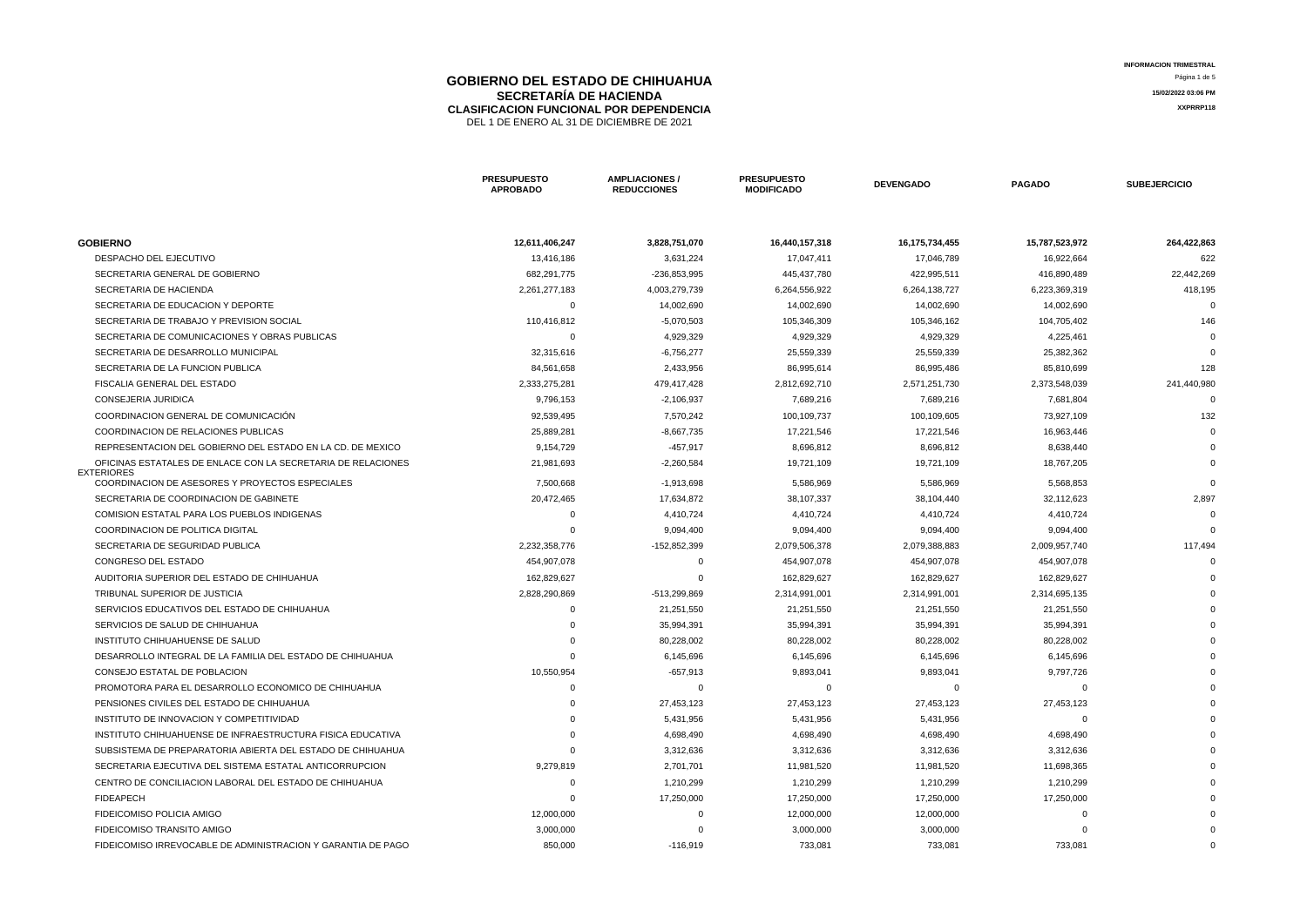**INFORMACION TRIMESTRAL** Página 2 de 5 **15/02/2022 03:06 PM XXPRRP118**

# **GOBIERNO DEL ESTADO DE CHIHUAHUA SECRETARÍA DE HACIENDA CLASIFICACION FUNCIONAL POR DEPENDENCIA**

DEL 1 DE ENERO AL 31 DE DICIEMBRE DE 2021

|          | 8,333,333      |
|----------|----------------|
|          | 222,043,741    |
|          | 5,594,000      |
|          | 1,326,000      |
|          | 66,711,777     |
|          | 675,050,144    |
|          | 54,889,413     |
|          | 41,398,427     |
|          | 53,438,695     |
|          | 54,278,774     |
|          | 275,000        |
| 62,093,3 | 40,610,636,215 |
|          | 1,401,838      |
|          | 24,540,059     |
| 26,008,3 | 99,054,374     |
|          | 4,053,727      |
| 1        | 332,202,274    |
|          | 46,562,691     |
| 34,283,1 | 5,751,435,916  |
|          | 39,126,233     |
| 96,7     | 147,247,032    |
| 16,7     | 436,219,809    |
|          | 93,663,226     |
|          | 14,193,989     |
|          | 3,080,430      |
|          | 8,481,618      |
|          | 219,280,289    |
|          | 668,742        |
|          | 10,508,172     |
|          | 931,019        |
|          | 538,258        |
|          | 2,329,743      |
|          | 470,823        |
|          | 2,456,243      |
| 3,3      | 96,099,094     |
|          | 1,133,577      |
|          | 155,253,605    |
|          | 13,569,607,542 |
|          | 140,492,365    |
|          | 220.007.522    |

|                                                                                                | <b>PRESUPUESTO</b><br><b>APROBADO</b> | <b>AMPLIACIONES/</b><br><b>REDUCCIONES</b> | <b>PRESUPUESTO</b><br><b>MODIFICADO</b> | <b>DEVENGADO</b> | <b>PAGADO</b>  | <b>SUBEJERCICIO</b> |
|------------------------------------------------------------------------------------------------|---------------------------------------|--------------------------------------------|-----------------------------------------|------------------|----------------|---------------------|
| FONDO DE ATENCION A NIÑOS Y NIÑAS HIJOS DE LAS VICTIMAS DE LA LUCHA<br><b>CONTRA EL CRIMEN</b> | 10,000,000                            | 0                                          | 10,000,000                              | 10,000,000       | 8,333,333      |                     |
| FIDEICOMISO PARA LA COMPETITIVIDAD Y SEGURIDAD CIUDADANA                                       | 192,508,824                           | 29,534,917                                 | 222,043,741                             | 222,043,741      | 222,043,741    |                     |
| FONDO DE AYUDA, ASISTENCIA Y REPARACION A VICTIMAS DEL ESTADO DE                               | 10,000,000                            | 0                                          | 10,000,000                              | 10,000,000       | 5,594,000      |                     |
| <b>CHIHUAHUA</b><br>FIDEICOMISO IRREVOCABLE DE ADMINISTRACION E INVERSION FANVIPOL             | 1,326,000                             | 0                                          | 1,326,000                               | 1,326,000        | 1,326,000      |                     |
| COMISION ESTATAL DE LOS DERECHOS HUMANOS                                                       | 78,782,363                            | -11,424,585                                | 67,357,777                              | 67,357,777       | 66,711,777     |                     |
| INSTITUTO ESTATAL ELECTORAL                                                                    | 718,508,528                           | $-42,664,198$                              | 675,844,329                             | 675,844,329      | 675,050,144    |                     |
| <b>TRIBUNAL ESTATAL ELECTORAL</b>                                                              | 58,857,617                            | $-3,968,203$                               | 54,889,413                              | 54,889,413       | 54,889,413     |                     |
| INSTITUTO CHIHUAHUENSE PARA LA TRANSPARENCIA Y ACCESO A LA<br><b>INFORMACION PUBLICA</b>       | 55,506,029                            | -13,933,249                                | 41,572,779                              | 41,572,779       | 41,398,427     |                     |
| TRIBUNAL ESTATAL DE JUSTICIA ADMINISTRATIVA DE CHIHUAHUA                                       | 66,960,767                            | $-5,000,000$                               | 61,960,767                              | 61,960,767       | 53,438,695     |                     |
| FISCALIA ANTICORRUPCION DEL ESTADO DE CHIHUAHUA                                                | $\Omega$                              | 54,863,687                                 | 54,863,687                              | 54,863,687       | 54,278,774     |                     |
| <b>MUNICIPIOS</b>                                                                              | $\Omega$                              | 275,000                                    | 275,000                                 | 275,000          | 275,000        |                     |
| <b>DESARROLLO SOCIAL</b>                                                                       | 39,111,080,460                        | 2,621,785,018                              | 41,732,865,478                          | 41,670,772,130   | 40,610,636,215 | 62,093,348          |
| DESPACHO DEL EJECUTIVO                                                                         | 1,285,257                             | 116,581                                    | 1,401,838                               | 1,401,838        | 1,401,838      |                     |
| SECRETARIA GENERAL DE GOBIERNO                                                                 | 25,051,728                            | $-509,799$                                 | 24,541,928                              | 24,541,928       | 24,540,059     |                     |
| SECRETARIA DE HACIENDA                                                                         | 798,045,543                           | -672,982,811                               | 125,062,733                             | 99,054,374       | 99,054,374     | 26,008,359          |
| SECRETARIA DE INNOVACION Y DESARROLLO ECONOMICO                                                | 4,013,227                             | 40,500                                     | 4,053,727                               | 4,053,727        | 4,053,727      |                     |
| SECRETARIA DE DESARROLLO HUMANO Y BIEN COMUN                                                   | 416,572,764                           | $-37,057,512$                              | 379,515,252                             | 379,515,139      | 332,202,274    | 113                 |
| SECRETARIA DE SALUD                                                                            | 67,741,539                            | $-6,247,505$                               | 61,494,035                              | 61,494,035       | 46,562,691     |                     |
| SECRETARIA DE EDUCACION Y DEPORTE                                                              | 6,506,888,731                         | -649,069,397                               | 5,857,819,334                           | 5,823,536,142    | 5,751,435,916  | 34,283,191          |
| SECRETARIA DE TRABAJO Y PREVISION SOCIAL                                                       | 42,204,952                            | $-2,591,923$                               | 39,613,029                              | 39,613,029       | 39,126,233     |                     |
| SECRETARIA DE CULTURA                                                                          | 150,026,341                           | 11,108,594                                 | 161,134,935                             | 161,038,159      | 147,247,032    | 96,776              |
| SECRETARIA DE COMUNICACIONES Y OBRAS PUBLICAS                                                  | 61,060,741                            | 427,688,780                                | 488,749,521                             | 488,732,742      | 436,219,809    | 16,779              |
| SECRETARIA DE DESARROLLO URBANO Y ECOLOGIA                                                     | 306,324,790                           | -209,448,525                               | 96,876,266                              | 96,876,266       | 93,663,226     |                     |
| SECRETARIA DE DESARROLLO RURAL                                                                 | 12,499,386                            | 1,694,603                                  | 14,193,989                              | 14,193,989       | 14,193,989     |                     |
| SECRETARIA DE DESARROLLO MUNICIPAL                                                             | 52,643,823                            | -49,563,393                                | 3,080,430                               | 3,080,430        | 3,080,430      |                     |
| SECRETARIA DE LA FUNCION PUBLICA                                                               | 7,609,549                             | 872,070                                    | 8,481,618                               | 8,481,618        | 8,481,618      |                     |
| FISCALIA GENERAL DEL ESTADO                                                                    | 206,155,809                           | 13,124,480                                 | 219,280,289                             | 219,280,289      | 219,280,289    |                     |
| CONSEJERIA JURIDICA                                                                            | 732,396                               | $-63,654$                                  | 668,742                                 | 668,742          | 668,742        |                     |
| COORDINACION GENERAL DE COMUNICACIÓN                                                           | 24,066,589                            | $-4,176,030$                               | 19,890,559                              | 19,890,559       | 10,508,172     |                     |
| COORDINACION DE RELACIONES PUBLICAS                                                            | 982,244                               | $-51,225$                                  | 931,019                                 | 931,019          | 931,019        |                     |
| REPRESENTACION DEL GOBIERNO DEL ESTADO EN LA CD. DE MEXICO                                     | 514,671                               | 23,587                                     | 538,258                                 | 538,258          | 538,258        |                     |
| OFICINAS ESTATALES DE ENLACE CON LA SECRETARIA DE RELACIONES                                   | 2,323,143                             | 6,600                                      | 2,329,743                               | 2,329,743        | 2,329,743      |                     |
| <b>EXTERIORES</b><br>COORDINACION DE ASESORES Y PROYECTOS ESPECIALES                           | 668,222                               | -197,399                                   | 470,823                                 | 470,823          | 470,823        |                     |
| SECRETARIA DE COORDINACION DE GABINETE                                                         | 1,707,417                             | 748,826                                    | 2,456,243                               | 2,456,243        | 2,456,243      |                     |
| <b>COMISION ESTATAL PARA LOS PUEBLOS INDIGENAS</b>                                             | 105,288,231                           | 7,070,997                                  | 112,359,229                             | 112,355,858      | 96,099,094     | 3,370               |
| COORDINACION DE POLITICA DIGITAL                                                               | 1,336,733                             | $-203,156$                                 | 1,133,577                               | 1,133,577        | 1,133,577      |                     |
| SECRETARIA DE SEGURIDAD PUBLICA                                                                | 174,570,044                           | $-19,316,439$                              | 155,253,605                             | 155,253,605      | 155,253,605    |                     |
| SERVICIOS EDUCATIVOS DEL ESTADO DE CHIHUAHUA                                                   | 12,441,298,688                        | 1,159,417,746                              | 13,600,716,434                          | 13,600,716,434   | 13,569,607,542 |                     |
| UNIVERSIDAD TECNOLOGICA DE CHIHUAHUA                                                           | 109,837,996                           | 30,654,369                                 | 140,492,365                             | 140,492,365      | 140,492,365    |                     |
| UNIVERSIDAD TECNOLOGICA DE CIUDAD JUAREZ                                                       | 170,229,147                           | 61,372,525                                 | 231,601,673                             | 231,601,673      | 230,007,533    |                     |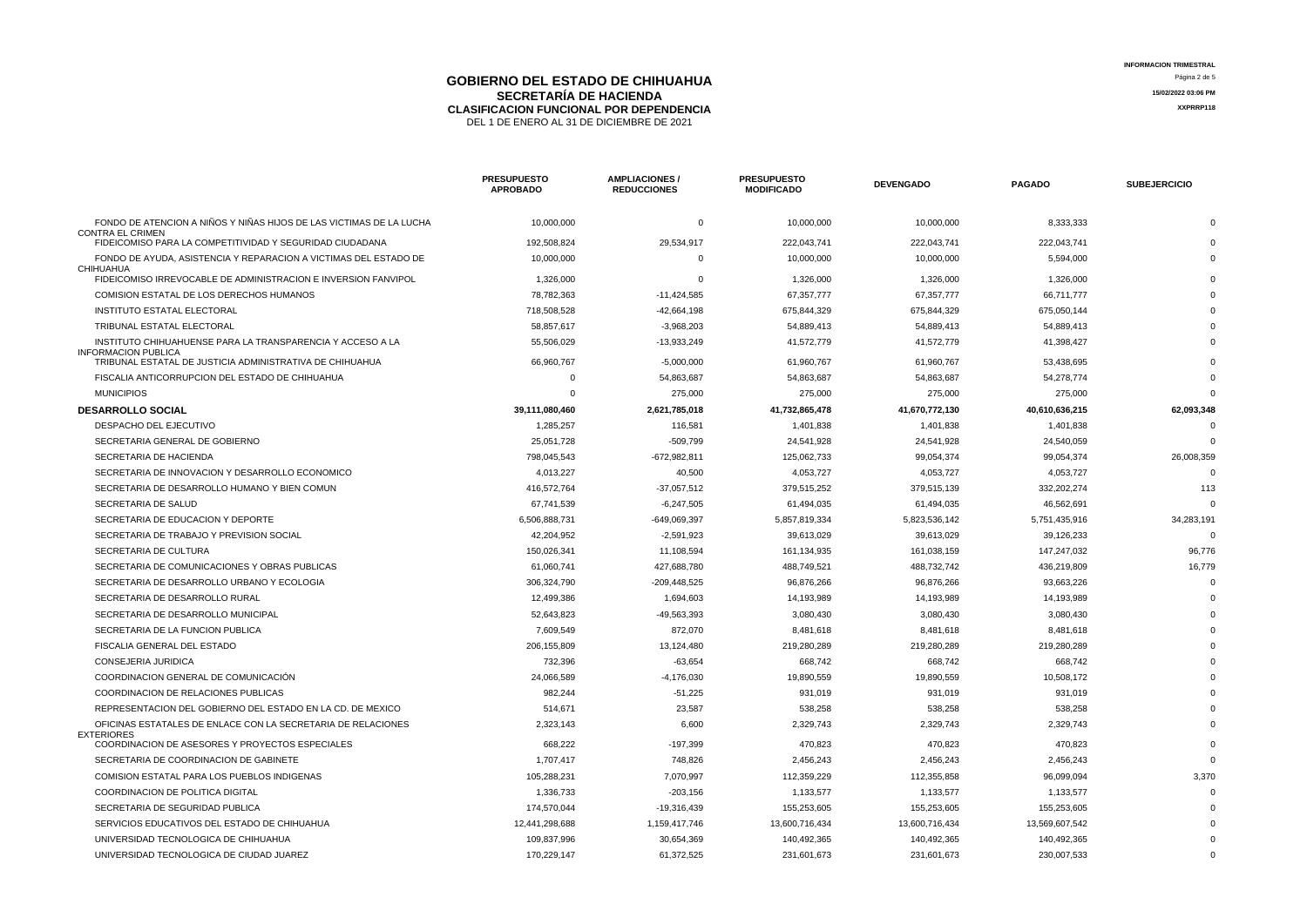**INFORMACION TRIMESTRAL** Página 3 de 5 **15/02/2022 03:06 PM XXPRRP118**

# **GOBIERNO DEL ESTADO DE CHIHUAHUA SECRETARÍA DE HACIENDA CLASIFICACION FUNCIONAL POR DEPENDENCIA**

DEL 1 DE ENERO AL 31 DE DICIEMBRE DE 2021

| 942,956,731   | 1,507,323 |
|---------------|-----------|
| 75,244,974    | 0         |
| 428,231,420   | 0         |
| 258,403,169   | 0         |
| 126, 127, 031 | 0         |
| 242,863       | 0         |
| 5,180,583,412 | 0         |
| 1,232,463,738 | 0         |
| 546,352,865   | 0         |
| 67,287,267    | 0         |
| 1,637,729,800 | 0         |
| 1,462,786,027 | 0         |
| 5,417,856,095 | 0         |
| 158,583,639   | 0         |
| 72,154,041    | 0         |
| 11,217,424    | 0         |
| 6,440,343     | 0         |
| 176,566,563   | 0         |
| 30,939,533    | 0         |
| 23,003,777    | 0         |
| 31,191,212    | 0         |
| 178,085,655   | 0         |
| 26,955,697    | 0         |
| 122,392,329   | 0         |
| 38,958,837    | 0         |
| 35,996,499    | 0         |
| 34,461,931    | 0         |
| 186,953,998   | 0         |
| 42,961,219    | 0         |
| 0             | 0         |
| 6,431,262     | 0         |
| 5,785,901     | 0         |
| 63,872,738    | 0         |
| 336,698,948   | 0         |
| 12,000,000    | 0         |
| 2,427,652     | 0         |
| 171,551,147   | 177,436   |
| 8,769,162     | 0         |
| 17,538,325    | 0         |

|                                                                                                                                                               | <b>PRESUPUESTO</b><br><b>APROBADO</b> | <b>AMPLIACIONES /</b><br><b>REDUCCIONES</b> | <b>PRESUPUESTO</b><br><b>MODIFICADO</b> | <b>DEVENGADO</b> | <b>PAGADO</b> | <b>SUBEJERCICIO</b> |
|---------------------------------------------------------------------------------------------------------------------------------------------------------------|---------------------------------------|---------------------------------------------|-----------------------------------------|------------------|---------------|---------------------|
| COLEGIO DE BACHILLERES DEL ESTADO DE CHIHUAHUA                                                                                                                | 786,973,963                           | 165,752,804                                 | 952,726,766                             | 951,219,443      | 942,956,731   | 1,507,323           |
| INSTITUTO TECNOLOGICO SUPERIOR DE NUEVO CASAS GRANDES                                                                                                         | 65,072,252                            | 10,334,669                                  | 75,406,921                              | 75,406,921       | 75,244,974    |                     |
| COLEGIO DE ESTUDIOS CIENTIFICOS Y TECNOLOGICOS DEL ESTADO DE                                                                                                  | 423,381,803                           | 11,875,520                                  | 435,257,323                             | 435,257,323      | 428,231,420   |                     |
| <b>CHIHUAHUA</b><br>COLEGIO DE EDUCACION PROFESIONAL TECNICA DEL ESTADO DE CHIHUAHUA                                                                          | 257,897,650                           | 2,266,973                                   | 260,164,623                             | 260,164,623      | 258,403,169   |                     |
| INSTITUTO CHIHUAHUENSE DE EDUCACION PARA LOS ADULTOS                                                                                                          | 130,444,852                           | $-4,317,821$                                | 126,127,031                             | 126,127,031      | 126,127,031   |                     |
| PARQUE CUMBRES DE MAJALCA                                                                                                                                     | 482,640                               | -189,985                                    | 292,655                                 | 292,655          | 242,863       |                     |
| SERVICIOS DE SALUD DE CHIHUAHUA                                                                                                                               | 5,068,689,599                         | 195,743,691                                 | 5,264,433,290                           | 5,264,433,290    | 5,180,583,412 |                     |
| INSTITUTO CHIHUAHUENSE DE SALUD                                                                                                                               | 756,890,589                           | 544,806,696                                 | 1,301,697,285                           | 1,301,697,285    | 1,232,463,738 |                     |
| DESARROLLO INTEGRAL DE LA FAMILIA DEL ESTADO DE CHIHUAHUA                                                                                                     | 573,233,028                           | 27,563,685                                  | 600,796,713                             | 600,796,713      | 546,352,865   |                     |
| INSTITUTO CHIHUAHUENSE DE LA MUJERES                                                                                                                          | 58,232,101                            | 9,928,898                                   | 68,160,999                              | 68,160,999       | 67,287,267    |                     |
| UNIVERSIDAD AUTONOMA DE CHIHUAHUA                                                                                                                             | 1,617,095,803                         | 61,220,745                                  | 1,678,316,548                           | 1,678,316,548    | 1,637,729,800 |                     |
| UNIVERSIDAD AUTONOMA DE CD. JUAREZ                                                                                                                            | 1,647,573,585                         | -17,134,268                                 | 1,630,439,317                           | 1,630,439,317    | 1,462,786,027 |                     |
| PENSIONES CIVILES DEL ESTADO DE CHIHUAHUA                                                                                                                     | 4,576,415,846                         | 998,822,903                                 | 5,575,238,749                           | 5,575,238,749    | 5,417,856,095 |                     |
| JUNTA CENTRAL DE AGUA Y SANEAMIENTO                                                                                                                           | 183,856,744                           | -23,311,646                                 | 160,545,097                             | 160,545,097      | 158,583,639   |                     |
| INSTITUTO CHIHUAHUENSE DEL DEPORTE Y CULTURA FISICA                                                                                                           | 119,540,467                           | -40,082,534                                 | 79,457,933                              | 79,457,933       | 72,154,041    |                     |
| INSTITUTO CHIHUAHUENSE DE LA JUVENTUD                                                                                                                         | 14,945,726                            | -2,293,592                                  | 12,652,134                              | 12,652,134       | 11,217,424    |                     |
| JUNTA DE ASISTENCIA SOCIAL PRIVADA DEL ESTADO DE CHIHUAHUA                                                                                                    | 8,822,500                             | $-888,059$                                  | 7,934,441                               | 7,934,441        | 6,440,343     |                     |
| INSTITUTO CHIHUAHUENSE DE INFRAESTRUCTURA FISICA EDUCATIVA                                                                                                    | 40,000,000                            | 139,467,296                                 | 179,467,296                             | 179,467,296      | 176,566,563   |                     |
| UNIVERSIDAD POLITECNICA DE CHIHUAHUA                                                                                                                          | 21,858,171                            | 9,081,362                                   | 30,939,533                              | 30,939,533       | 30,939,533    |                     |
| UNIVERSIDAD TECNOLOGICA DE LA TARAHUMARA                                                                                                                      | 20,941,362                            | 2,099,186                                   | 23,040,547                              | 23,040,547       | 23,003,777    |                     |
| UNIVERSIDAD TECNOLOGICA DE PARRAL                                                                                                                             | 24,479,047                            | 6,712,165                                   | 31,191,212                              | 31,191,212       | 31,191,212    |                     |
| UNIVERSIDAD PEDAGOGICA NACIONAL DEL ESTADO DE CHIHUAHUA                                                                                                       | 130,633,440                           | 47,452,215                                  | 178,085,655                             | 178,085,655      | 178,085,655   |                     |
| UNIVERSIDAD TECNOLOGICA DE LA BABICORA                                                                                                                        | 16,522,176                            | 11,194,288                                  | 27,716,464                              | 27,716,464       | 26,955,697    |                     |
| COMISION ESTATAL DE VIVIENDA, SUELO E INFRAESTRUCTURA DE CHIHUAHUA                                                                                            | 120,344,621                           | 7,998,598                                   | 128,343,218                             | 128,343,218      | 122,392,329   |                     |
| UNIVERSIDAD TECNOLOGICA DE PAQUIME                                                                                                                            | 25,739,496                            | 14,241,545                                  | 39,981,041                              | 39,981,041       | 38,958,837    |                     |
| UNIVERSIDAD TECNOLOGICA DE CAMARGO                                                                                                                            | 25,496,868                            | 10,774,766                                  | 36,271,634                              | 36,271,634       | 35,996,499    |                     |
| UNIVERSIDAD TECNOLOGICA DE CHIHUAHUA SUR                                                                                                                      | 23,063,039                            | 13,032,715                                  | 36,095,754                              | 36,095,754       | 34,461,931    |                     |
| SUBSISTEMA DE PREPARATORIA ABIERTA DEL ESTADO DE CHIHUAHUA                                                                                                    | 179,812,866                           | 17,665,359                                  | 197,478,225                             | 197,478,225      | 186,953,998   |                     |
| UNIVERSIDAD TECNOLOGICA PASO DEL NORTE                                                                                                                        | 30,814,488                            | 12,146,731                                  | 42,961,219                              | 42,961,219       | 42,961,219    |                     |
| JUNTAS MUNICIPALES DE AGUAS Y SANEAMIENTO                                                                                                                     | - 0                                   | 4,031,897                                   | 4,031,897                               | 4,031,897        | $\Omega$      |                     |
| CASA CHIHUAHUA CENTRO DE PATRIMONIO CULTURAL                                                                                                                  | 6,431,262                             | $\Omega$                                    | 6,431,262                               | 6,431,262        | 6,431,262     |                     |
| FONDO DE RETIRO DE LOS TRABAJADORES INCORPORADOS A LA SECCION 42<br>DEL SNTE                                                                                  | 5,000,000                             | 785,901                                     | 5,785,901                               | 5,785,901        | 5,785,901     |                     |
| FONDO DE APOYO A LA DELEGACION DE LA CRUZ ROJA                                                                                                                | 49,830,446                            | 14,042,292                                  | 63,872,738                              | 63,872,738       | 63,872,738    |                     |
| FIDEICOMISO SOCIAL DEL EMPRESARIADO CHIHUAHUENSE                                                                                                              | 385.017.649                           | 59,070,817                                  | 444,088,466                             | 444,088,466      | 336,698,948   |                     |
| FIDEICOMISO PARA DAR CUMPLIMIENTO AL CONVENIO DE FECHA 26 DE ABRIL<br>DE 2016. ENTRE EL GOBIERNO DEL ESTADO Y LA COMUNIDAD BOSQUES DE SAN<br>ELIAS REPECHIQUE | 12,000,000                            | $\Omega$                                    | 12,000,000                              | 12,000,000       | 12,000,000    |                     |
| ADMINISTRADORA DE SERVICIOS AEROPORTUARIOS DE CHIHUAHUA                                                                                                       | 9,666,680                             | -4,040,503                                  | 5,626,177                               | 5,626,177        | 2,427,652     |                     |
| <b>MUNICIPIOS</b>                                                                                                                                             | 2,200,000                             | 225,767,961                                 | 227,967,961                             | 227,790,524      | 171,551,147   | 177,436             |
| INSTITUTO TECNOLOGICO DE CHIHUAHUA (ITCH)                                                                                                                     | - 0                                   | 8,769,162                                   | 8,769,162                               | 8,769,162        | 8,769,162     |                     |
| INSTITUTO TECNOLOGICO DE CIUDAD JUAREZ (ITCJ)                                                                                                                 | $\Omega$                              | 17,538,325                                  | 17,538,325                              | 17,538,325       | 17,538,325    |                     |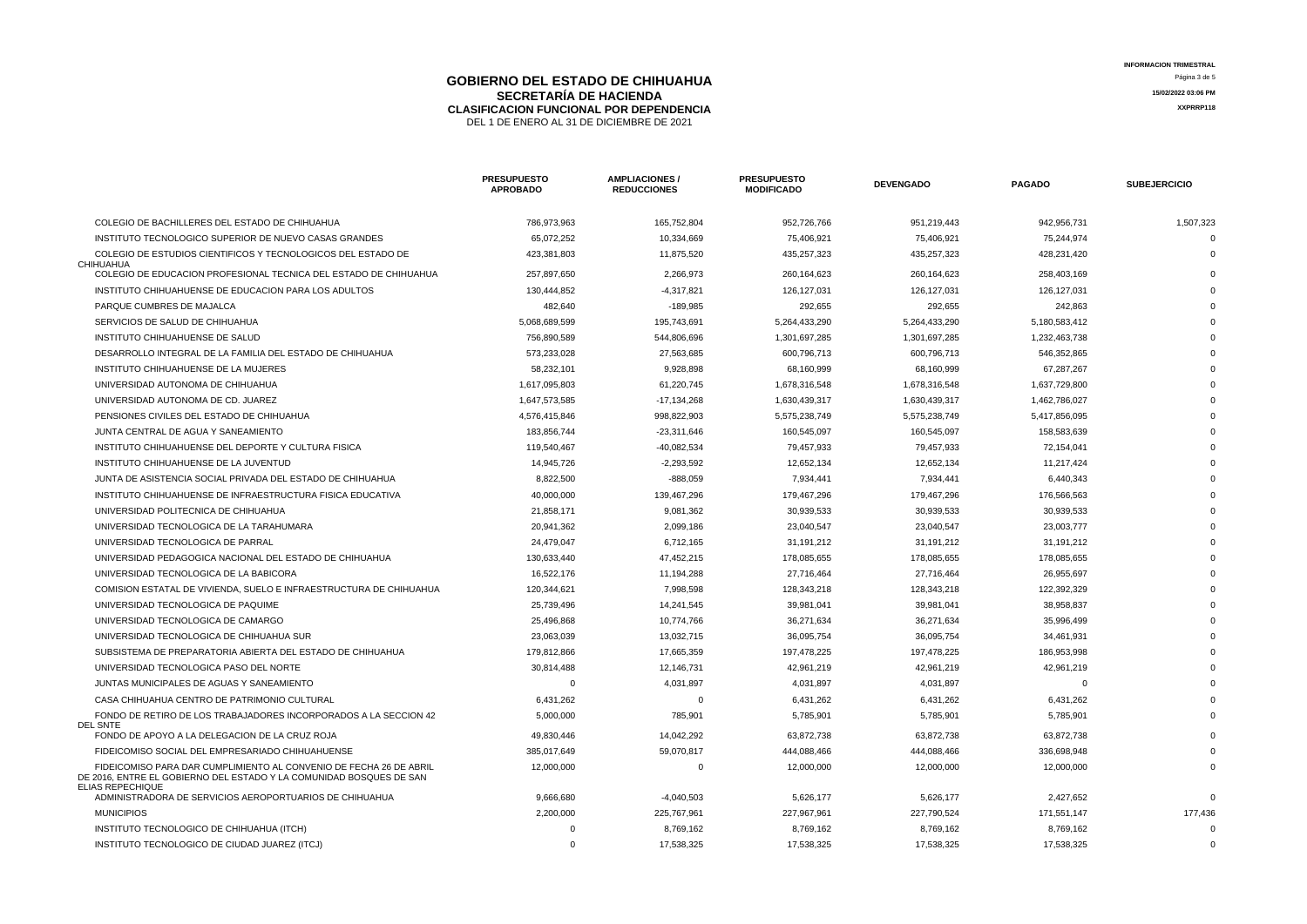**INFORMACION TRIMESTRAL** Página 4 de 5 **15/02/2022 03:06 PM XXPRRP118**

# **GOBIERNO DEL ESTADO DE CHIHUAHUA SECRETARÍA DE HACIENDA CLASIFICACION FUNCIONAL POR DEPENDENCIA**

DEL 1 DE ENERO AL 31 DE DICIEMBRE DE 2021

| 1,392,770      |
|----------------|
| 5,669,567,605  |
| 174,536,578    |
| 68,362,288     |
| 15,484,175     |
| 687,327,132    |
| 97,164,998     |
| 130,459,737    |
| 3.411.406      |
| 36,290,099     |
| 63,268,052     |
| 75,240,671     |
| 7,751,011      |
| 8,458,383      |
| 4,500,142      |
| 58,439,373     |
| 35,024,455     |
| 101,853,378    |
| 3,716,709,416  |
| 8,567,734      |
|                |
| 0              |
| 331,361,268    |
| 42,381,285     |
| 2,976,022      |
| 16,338,594,566 |
| 639,618        |
| 6,611,789      |
| 3,184,648,185  |
| 1,346,821      |
| 2,126,582      |
| 811.164        |
| 3,519,172      |
| 4,628,956      |
| 2,943,198      |
| 6,161,311      |
| 3,226,495      |
| 3,906,509      |
| 944,284        |
| 2,988,975      |

| 0            |
|--------------|
| 91,248,862   |
| 39,254,717   |
| 0            |
| 800          |
| 51,993,203   |
| 0            |
| 142          |
| 0            |
| 0            |
| 0            |
| 0            |
| 0            |
| 0            |
| 0            |
| 0            |
| 0            |
| 0            |
| 0            |
| 0            |
| $\mathbf{0}$ |
| 0            |
| 0            |
| 0            |
| 8,071,356    |
| 0            |
| 0            |
| 0            |
| 8,071,356    |
| 0            |
| 0            |
| $\mathbf{0}$ |
| $\mathbf{0}$ |
| $\mathbf{0}$ |
| 0            |
| $\mathbf{0}$ |
| 0            |
| $\mathbf{0}$ |
| $\mathbf{0}$ |
|              |

|                                                                                          | <b>PRESUPUESTO</b><br><b>APROBADO</b> | <b>AMPLIACIONES /</b><br><b>REDUCCIONES</b> | <b>PRESUPUESTO</b><br><b>MODIFICADO</b> | <b>DEVENGADO</b> | <b>PAGADO</b>  | <b>SUBEJERCICIO</b> |
|------------------------------------------------------------------------------------------|---------------------------------------|---------------------------------------------|-----------------------------------------|------------------|----------------|---------------------|
| INSTITUTO TECNOLOGICO DE CIUDAD CUAUHTEMOC (ITCD CUAUHTEMOC)                             | $\mathbf 0$                           | 1,392,770                                   | 1,392,770                               | 1,392,770        | 1,392,770      |                     |
| <b>DESARROLLO ECONÓMICO</b>                                                              | 5,258,927,426                         | 710,599,076                                 | 5,969,526,502                           | 5,878,277,641    | 5,669,567,605  | 91,248,862          |
| SECRETARIA DE HACIENDA                                                                   | 223,015,131                           | $-758,093$                                  | 222,257,038                             | 183,002,321      | 174,536,578    | 39,254,717          |
| SECRETARIA DE INNOVACION Y DESARROLLO ECONOMICO                                          | 80,001,510                            | 284,921                                     | 80,286,430                              | 80,286,430       | 68,362,288     |                     |
| SECRETARIA DE TRABAJO Y PREVISION SOCIAL                                                 | 17,076,273                            | $-1,246,423$                                | 15,829,850                              | 15,829,050       | 15,484,175     | 80C                 |
| SECRETARIA DE COMUNICACIONES Y OBRAS PUBLICAS                                            | 924,666,205                           | -165,782,581                                | 758,883,624                             | 706,890,421      | 687,327,132    | 51,993,203          |
| SECRETARIA DE DESARROLLO URBANO Y ECOLOGIA                                               | 42,633,371                            | 60,961,914                                  | 103,595,286                             | 103,595,286      | 97,164,998     |                     |
| SECRETARIA DE DESARROLLO RURAL                                                           | 148,810,823                           | $-279,248$                                  | 148,531,575                             | 148,531,433      | 130,459,737    | 142                 |
| SECRETARIA DE COORDINACION DE GABINETE                                                   | $\Omega$                              | 3,537,055                                   | 3,537,055                               | 3,537,055        | 3,411,406      |                     |
| COORDINACION DE POLITICA DIGITAL                                                         | 109,152,098                           | -41,395,448                                 | 67,756,650                              | 67,756,650       | 36,290,099     |                     |
| INSTITUTO DE APOYO AL DESARROLLO TECNOLOGICO                                             | 62,106,428                            | 2,936,049                                   | 65,042,477                              | 65,042,477       | 63,268,052     |                     |
| INSTITUTO DE CAPACITACION PARA EL TRABAJO DEL ESTADO DE CHIHUAHUA                        | 80,021,707                            | $-121,922$                                  | 79,899,785                              | 79,899,785       | 75,240,671     |                     |
| FOMENTO Y DESARROLLO ARTESANAL DEL ESTADO DE CHIHUAHUA                                   | 7,357,698                             | 1,523,132                                   | 8,880,829                               | 8,880,829        | 7,751,011      |                     |
| EL COLEGIO DE CHIHUAHUA                                                                  | 7,853,930                             | 710,653                                     | 8,564,583                               | 8,564,583        | 8,458,383      |                     |
| INSTITUTO DE INNOVACION Y COMPETITIVIDAD                                                 | 5,322,350                             | $-810,208$                                  | 4,512,142                               | 4,512,142        | 4,500,142      |                     |
| FIDEICOMISO DE PROMOCION Y FOMENTO DE LAS ACTIVIDADES TURISTICAS                         | 46,337,628                            | 19,483,391                                  | 65,821,019                              | 65,821,019       | 58,439,373     |                     |
| FIDEICOMISO EXPO-CHIHUAHUA                                                               | 35,460,777                            | $-436,322$                                  | 35,024,455                              | 35,024,455       | 35,024,455     |                     |
| FONDO DE FOMENTO AGROPECUARIO DEL ESTADO (FOFAE)                                         | 118,981,003                           | 34,421,308                                  | 153,402,311                             | 153,402,311      | 101,853,378    |                     |
| FIDEICOMISO DEL PROGRAMA DE CARRETERAS FEDERALES Y ESTATALES                             | 3,253,068,195                         | 463,641,221                                 | 3,716,709,416                           | 3,716,709,416    | 3,716,709,416  |                     |
| FIDEICOMISO PARA EL DESARROLLO FORESTAL SUSTENTABLE EN EL ESTADO<br>(FIDEFOSE)           | 14,829,670                            | 694,864                                     | 15,524,534                              | 15,524,534       | 8,567,734      |                     |
| FONDO PARA EL DESARROLLO AGROPECUARIO, AGROINDUSTRIAL, ACUICOLA Y<br>FORESTAL (FIDEAAAF) | 20,000,000                            | 0                                           | 20,000,000                              | 20,000,000       | 0              |                     |
| FIDEICOMISO DEL SISTEMA INTEGRADO DE TRANSPORTE DE CIUDAD JUAREZ                         | 0                                     | 333,142,026                                 | 333,142,026                             | 333,142,026      | 331, 361, 268  |                     |
| OPERADORA DE TRANSPORTE                                                                  | 62,232,630                            | $-2,883,234$                                | 59,349,396                              | 59,349,396       | 42,381,285     |                     |
| <b>MUNICIPIOS</b>                                                                        | $\Omega$                              | 2,976,022                                   | 2,976,022                               | 2,976,022        | 2,976,022      |                     |
| <b>OTRAS NO CLASIFICADAS EN FUNCIONES ANTERIORES</b>                                     | 17,243,955,915                        | -897,289,994                                | 16,346,665,922                          | 16,338,594,566   | 16,338,594,566 | 8,071,356           |
| DESPACHO DEL EJECUTIVO                                                                   | 0                                     | 639,618                                     | 639,618                                 | 639,618          | 639,618        |                     |
| SECRETARIA GENERAL DE GOBIERNO                                                           | $\Omega$                              | 6,611,789                                   | 6,611,789                               | 6,611,789        | 6,611,789      |                     |
| SECRETARIA DE HACIENDA                                                                   | 3,141,000,000                         | 43,648,184                                  | 3,184,648,185                           | 3,184,648,185    | 3,184,648,185  |                     |
| SECRETARIA DE INNOVACION Y DESARROLLO ECONOMICO                                          | 0                                     | 9,418,176                                   | 9,418,176                               | 1,346,821        | 1,346,821      | 8,071,356           |
| SECRETARIA DE DESARROLLO HUMANO Y BIEN COMUN                                             | 0                                     | 2,126,582                                   | 2,126,582                               | 2,126,582        | 2,126,582      |                     |
| SECRETARIA DE SALUD                                                                      | $\Omega$                              | 811,164                                     | 811,164                                 | 811,164          | 811,164        |                     |
| SECRETARIA DE EDUCACION Y DEPORTE                                                        | $\Omega$                              | 3,519,172                                   | 3,519,172                               | 3,519,172        | 3,519,172      |                     |
| SECRETARIA DE TRABAJO Y PREVISION SOCIAL                                                 | $\Omega$                              | 4,628,956                                   | 4,628,956                               | 4,628,956        | 4,628,956      |                     |
| SECRETARIA DE CULTURA                                                                    | $\Omega$                              | 2,943,198                                   | 2,943,198                               | 2,943,198        | 2,943,198      |                     |
| SECRETARIA DE COMUNICACIONES Y OBRAS PUBLICAS                                            |                                       | 6,161,311                                   | 6,161,311                               | 6,161,311        | 6,161,311      |                     |
| SECRETARIA DE DESARROLLO URBANO Y ECOLOGIA                                               | $\Omega$                              | 3,226,495                                   | 3,226,495                               | 3,226,495        | 3,226,495      |                     |
| SECRETARIA DE DESARROLLO RURAL                                                           | $\Omega$                              | 3,906,509                                   | 3,906,509                               | 3,906,509        | 3,906,509      |                     |
| SECRETARIA DE DESARROLLO MUNICIPAL                                                       | $\Omega$                              | 944,284                                     | 944,284                                 | 944,284          | 944,284        |                     |
| SECRETARIA DE LA FUNCION PUBLICA                                                         | 0                                     | 2,988,975                                   | 2,988,975                               | 2,988,975        | 2,988,975      |                     |
| FISCALIA GENERAL DEL ESTADO                                                              | $\Omega$                              | 64,932,014                                  | 64,932,014                              | 64,932,014       | 64,932,014     |                     |